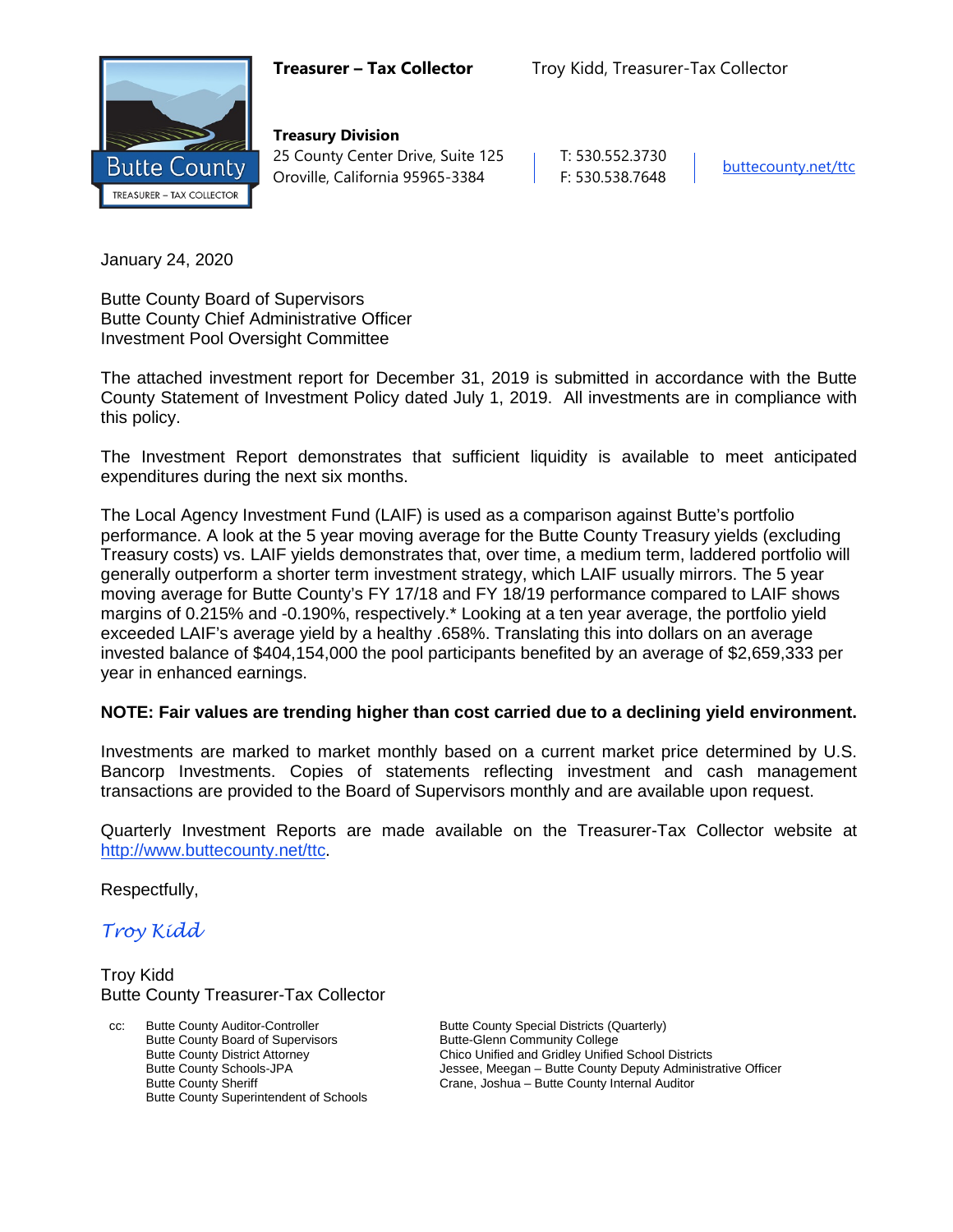

# **December 31, 2019 BUTTE COUNTY Treasurer's Investment Report Portfolio Holdings by Main Fund**

Investment Policy Compliance: This investment report is submitted in accordance with the Butte County Statement of Investment Policy dated July 1, 2019. All investments are in compliance with this policy.

Investments are marked to market monthly based on a current market price determined by U.S. Bancorp Investments. Sufficient liquidity is available to meet anticipated expenditures during the next six months.

| <b>Main Fund (Actively Managed)</b> | <b>Face Amount/Shares</b> | <b>Market Value</b> |                   | Book Value YTM @ Cost | <b>Days To Maturity</b> |
|-------------------------------------|---------------------------|---------------------|-------------------|-----------------------|-------------------------|
| <b>CAMP Short Term</b>              | 10,315,968.92             | 10,315,968.92       | 10,315,968.92     | 1.800                 | 1                       |
| CD Negotiable                       | 11,497,000.00             | 11,503,792.48       | 11,495,204.47     | 2.208                 | 784                     |
| Corporate - Supranationals          | 60,150,000.00             | 60,742,988.70       | 60,126,391.69     | 2.056                 | 971                     |
| <b>Corporate Notes</b>              | 43,500,000.00             | 44,522,797.00       | 43,712,961.98     | 2.404                 | 1,192                   |
| LAIF                                | 217,364,378.50            | 217,364,378.50      | 217,364,378.50    | 2.043                 | 1                       |
| Municipal Bonds                     | 57,050,000.00             | 57,574,209.45       | 57,318,151.01     | 2.009                 | 762                     |
| US Agency                           | 150,200,000.00            | 151,224,094.60      | 150,428,375.64    | 2.023                 | 1,101                   |
| <b>US Treasury</b>                  | 59,000,000.00             | 59,306,972.00       | 58,768,797.67     | 1.923                 | 780                     |
| Total / Average                     | 609,077,347.42            | 612,555,201.65      | 609,530,229.88    | 2.049                 | 615                     |
| <b>Main Fund (Other)</b>            | <b>Face Amount/Shares</b> | <b>Market Value</b> | <b>Book Value</b> |                       |                         |
| LAIF / School Bonds                 | 104,298,616.70            | 104,298,616.70      | 104,298,616.70    |                       |                         |
| <b>Operating Accounts</b>           | 42,206,459.16             | 42,206,459.16       | 42,206,459.16     |                       |                         |
| <b>Fiscal Agent Deposits</b>        | 3,029,626.83              | 3,029,626.83        | 3,029,626.83      |                       |                         |
| Total / Average                     | 149,534,702.69            | 149,534,702.69      | 149,534,702.69    |                       |                         |
| <b>Total Cash and Investments</b>   | 758,612,050.11            | 762,089,904.34      | 759,064,932.57    |                       |                         |

*Troy Kidd*

Troy Kidd, Treasurer - Tax Collector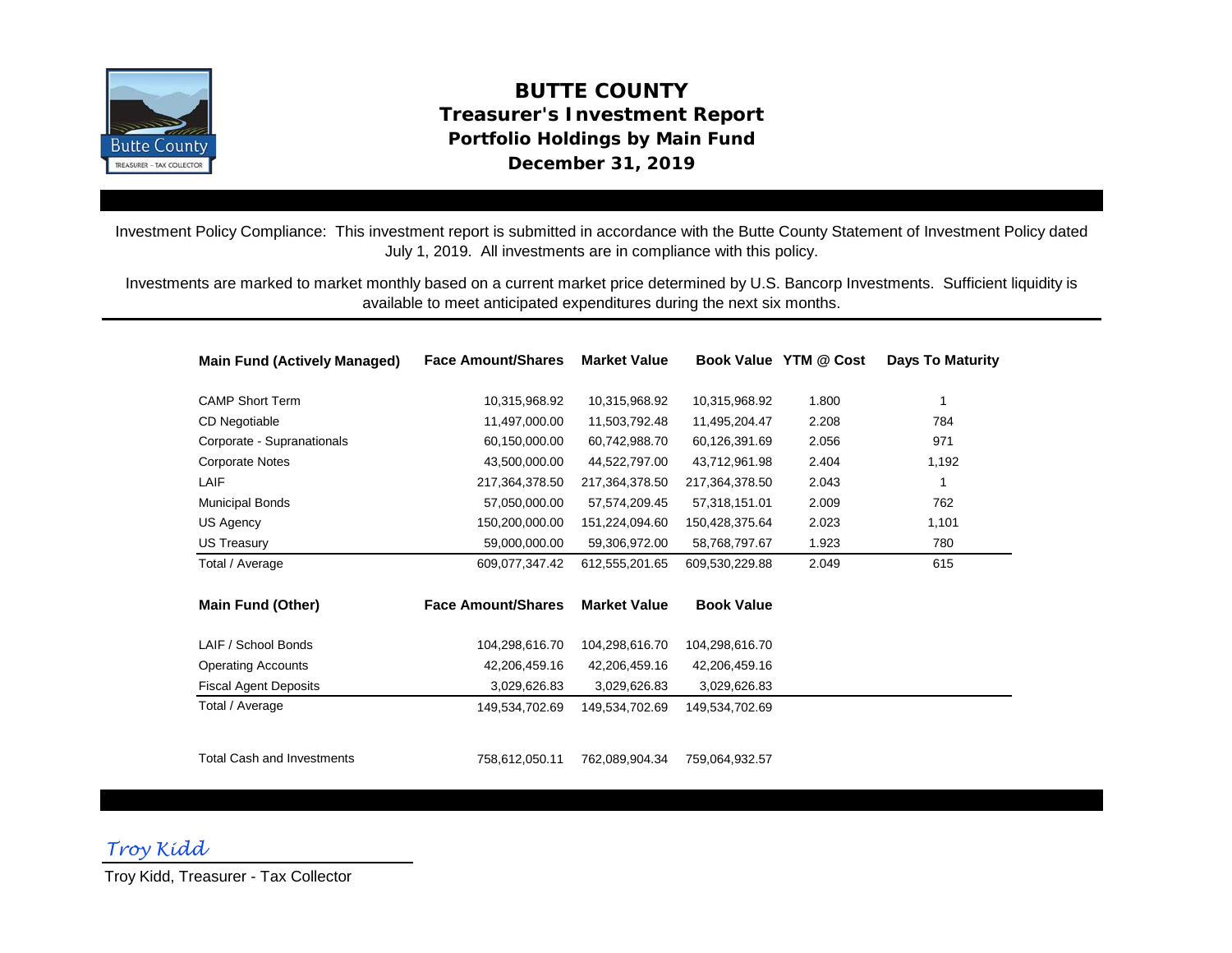

#### **Butte County School Bond Proceeds Portfolio Holdings by Portfolio Name**

December 31, 2019

| <b>Description / CUSIP</b>                                                   | Face Amount / Shares | <b>Settlement Date</b> | YTM @ Cost * |                | <b>Book Value Market Price</b> | <b>Market Value</b> | <b>Days to Maturity</b> |
|------------------------------------------------------------------------------|----------------------|------------------------|--------------|----------------|--------------------------------|---------------------|-------------------------|
| USD Biggs 2019 Bond<br>LAIF 4007 Butte Office of Education LGIP              | 693,113.75           | 03/29/2019             | 2.043        | 693,113.75     | 100                            | 693,113.75          | 1                       |
| USD Butte - Glenn 2016A GO Bond<br>LAIF 4001 Butte CC LGIP                   | 6,274,485.57         | 04/06/2017             | 2.043        | 6,274,485.57   | 100                            | 6,274,485.57        | 1                       |
| USD Butte-Glenn 2016B Go Bond<br>LAIF 4001 Butte CC LGIP                     | 48,477,320.01        | 08/12/2019             | 2.043        | 48,477,320.01  | 100                            | 48,477,320.01       | 1                       |
| USD Chico 2012A GO Bond<br>LAIF 4006 Chico USD LGIP                          | 836,189.40           | 05/30/2013             | 2.043        | 836,189.40     | 100                            | 836,189.40          | 1                       |
| USD Chico 2012B GO Bond<br>LAIF 4006 Chico USD LGIP                          | 113,587.48           | 08/28/2018             | 2.043        | 113,587.48     | 100                            | 113,587.48          | 1                       |
| USD Chico 2016A GO Bond<br>LAIF 4006 Chico USD LGIP                          | 1,559,859.67         | 04/25/2017             | 2.043        | 1,559,859.67   | 100                            | 1,559,859.67        | 1                       |
| USD Chico 2016B Go Bond<br>LAIF 4006 Chico USD LGIP                          | 37,517,998.04        | 07/25/2019             | 2.043        | 37,517,998.04  | 100                            | 37,517,998.04       | 1                       |
| USD Durham 2019 A Bond<br>LAIF 4007 Butte Office of Education LGIP           | 6,462,870.08         | 06/13/2019             | 2.043        | 6,462,870.08   | 100                            | 6,462,870.08        | 1                       |
| <b>USD Thermalito 2018A Bond</b><br>LAIF 4007 Butte Office of Education LGIP | 2,363,192.70         | 02/26/2019             | 2.043        | 2,363,192.70   | 100                            | 2,363,192.70        | 1                       |
| Total                                                                        | 104,298,616.70       |                        | 2.043        | 104,298,616.70 | 100                            | 104,298,616.70      | 1                       |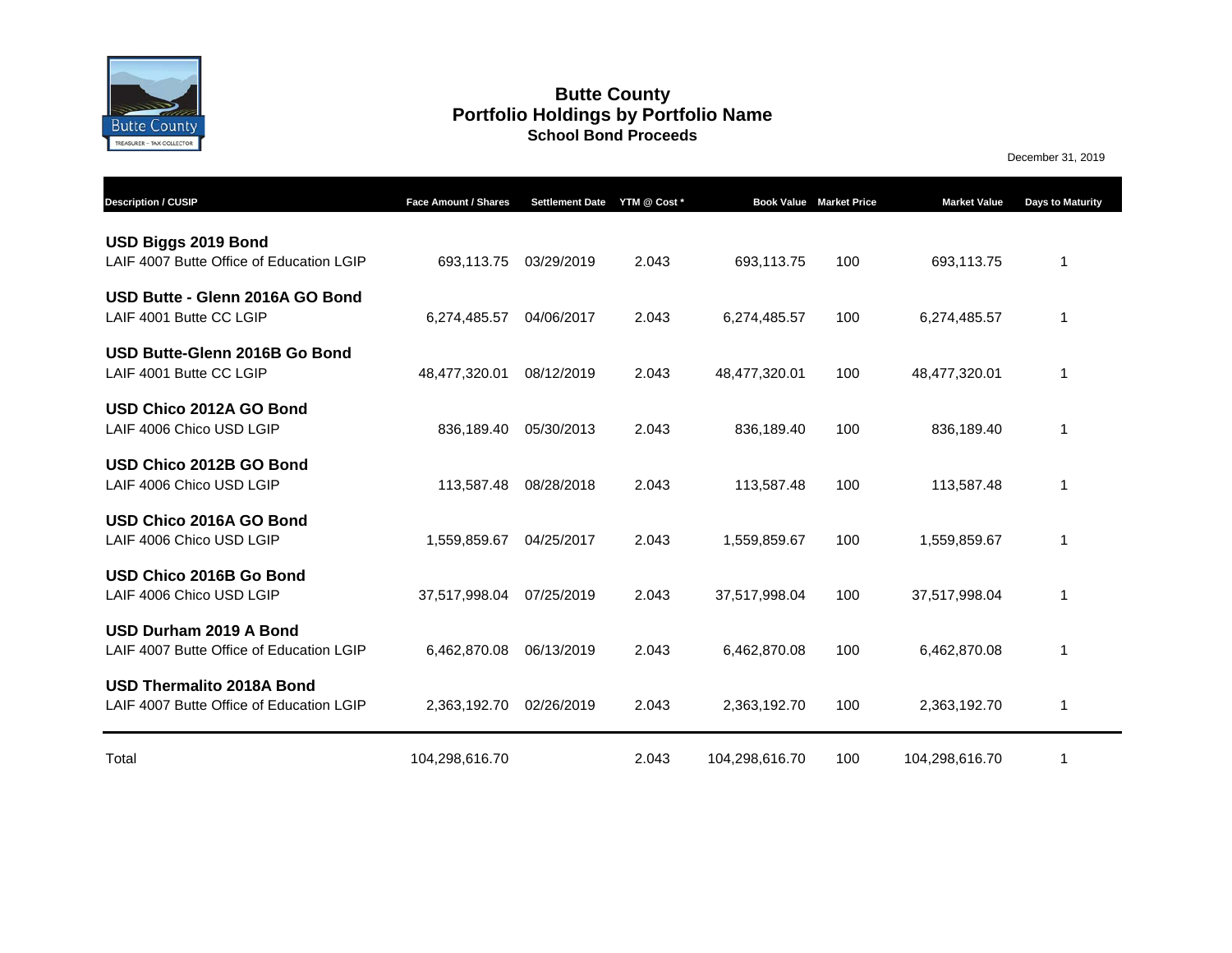

## **Butte County Portfolio Holdings by Portfolio Name Investments Under Management of Fiscal Agent**

December 31, 2019

|                                                 |                     |                      | <b>Settlement Date</b> | YTM @ Cost |              | <b>Book Value Market Price</b> | <b>Market Value</b> |                         |
|-------------------------------------------------|---------------------|----------------------|------------------------|------------|--------------|--------------------------------|---------------------|-------------------------|
| <b>Description</b>                              | <b>CUSIP/Ticker</b> | Face Amount / Shares |                        |            |              |                                |                     | <b>Days to Maturity</b> |
| <b>Fiscal Agent Deposits</b>                    |                     |                      |                        |            |              |                                |                     |                         |
| Discovery Benefits Cash                         | <b>DISCOVERY</b>    | 43.539.70            | 06/30/2018             | 0.000      | 43,539.70    | 100                            | 43,539.70           | 1                       |
| Umpqua - York Risk Services Group Cash          | UMPQUA2601          | 188,432.12           | 06/29/2007             | 0.000      | 188,432.12   | 100                            | 188,432.12          | 1                       |
| Sub Total / Average Fiscal Agent Deposits       |                     | 231,971.82           |                        | 0.000      | 231,971.82   | 100                            | 231,971.82          | 1                       |
| Pension - 2004 Obligation Bonds                 |                     |                      |                        |            |              |                                |                     |                         |
| Wells Fargo - Interest Account MM               | MM1141              | 165.30               | 08/03/2004             | 0.000      | 165.30       | 100                            | 165.30              | 1                       |
| Wells Fargo - Interest Rate Stabilization LGIP  | CASH1109            | 1,726.88             | 06/30/2018             | 2.043      | 1,726.88     | 100                            | 1,726.88            | 1                       |
| Wells Fargo - Interest Rate Stabilization MM    | MM1109              | 1,053.36             | 08/03/2004             | 1.463      | 1,053.36     | 100                            | 1,053.36            | 1                       |
| Wells Fargo - Principal Account MM              | MM1140              | 12.04                | 08/03/2004             | 0.000      | 12.04        | 100                            | 12.04               | 1                       |
| Wells Fargo - Series A Bond Fund MM             | MM1106              | 1,390,805.74         | 07/01/2018             | 1.463      | 1,390,805.74 | 100                            | 1,390,805.74        | 1                       |
| Wells Fargo - Series B Bond Fund MM             | MM1305              | 1,322,908.84         | 08/03/2004             | 1.463      | 1,322,908.84 | 100                            | 1,322,908.84        | 1                       |
| Wells Fargo - Series B Interest Fund MM         | MM1307              | 213.59               | 08/03/2004             | 1.463      | 213.59       | 100                            | 213.59              | 1                       |
| Wells Fargo - Series B Interest Fund MM         | MM1301              | 33,380.15            | 08/03/2004             | 1.463      | 33,380.15    | 100                            | 33,380.15           | 1                       |
| Wells Fargo - Surplus Account MM                | MM1142              | 47,389.11            | 08/03/2004             | 0.000      | 47,389.11    | 100                            | 47,389.11           | 1                       |
| Sub Total / Average Pension - 2004 Obligation I |                     | 2,797,655.01         |                        | 1.438      | 2,797,655.01 | 100                            | 2,797,655.01        | 1                       |
| <b>Total / Average</b>                          |                     | 3,029,626.83         |                        | 1.328      | 3,029,626.83 | 100                            | 3,029,626.83        | 1                       |

(Discovery Benefits) Benefits can be paid in advance of receipt of offsetting payroll deductions.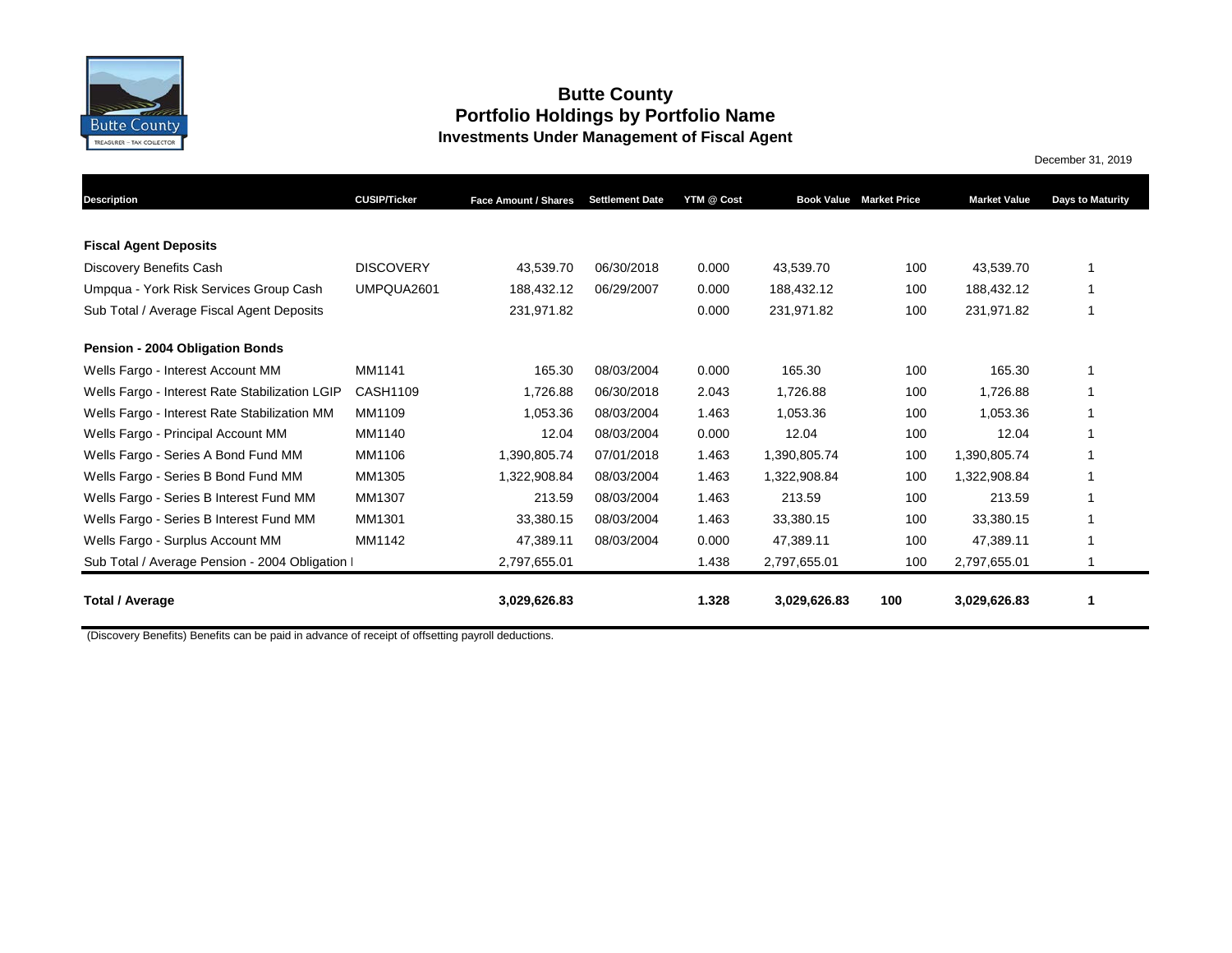

#### **Butte County Actively Managed Portfolio December 31, 2019**

#### **Distribution by Main Fund - Market Value**



### **Distribution by Maturity Range - Market Value**

| <b>Maturity Range Allocation</b> |                     |                |  |  |  |  |  |  |  |
|----------------------------------|---------------------|----------------|--|--|--|--|--|--|--|
| <b>Maturity Range</b>            | <b>Market Value</b> | % of Portfolio |  |  |  |  |  |  |  |
| 0-12 Months                      | 293,413,341.50      | 47.90          |  |  |  |  |  |  |  |
| 1-2 Years                        | 73,504,235.95       | 12.00          |  |  |  |  |  |  |  |
| 2-3 Years                        | 66,598,808.85       | 10.87          |  |  |  |  |  |  |  |
| 3-4 Years                        | 74,853,482.35       | 12.22          |  |  |  |  |  |  |  |
| 4-5 Years                        | 104,185,333.00      | 17.01          |  |  |  |  |  |  |  |
|                                  |                     |                |  |  |  |  |  |  |  |
| <b>Total / Average</b>           | 612,555,201.65      | 100            |  |  |  |  |  |  |  |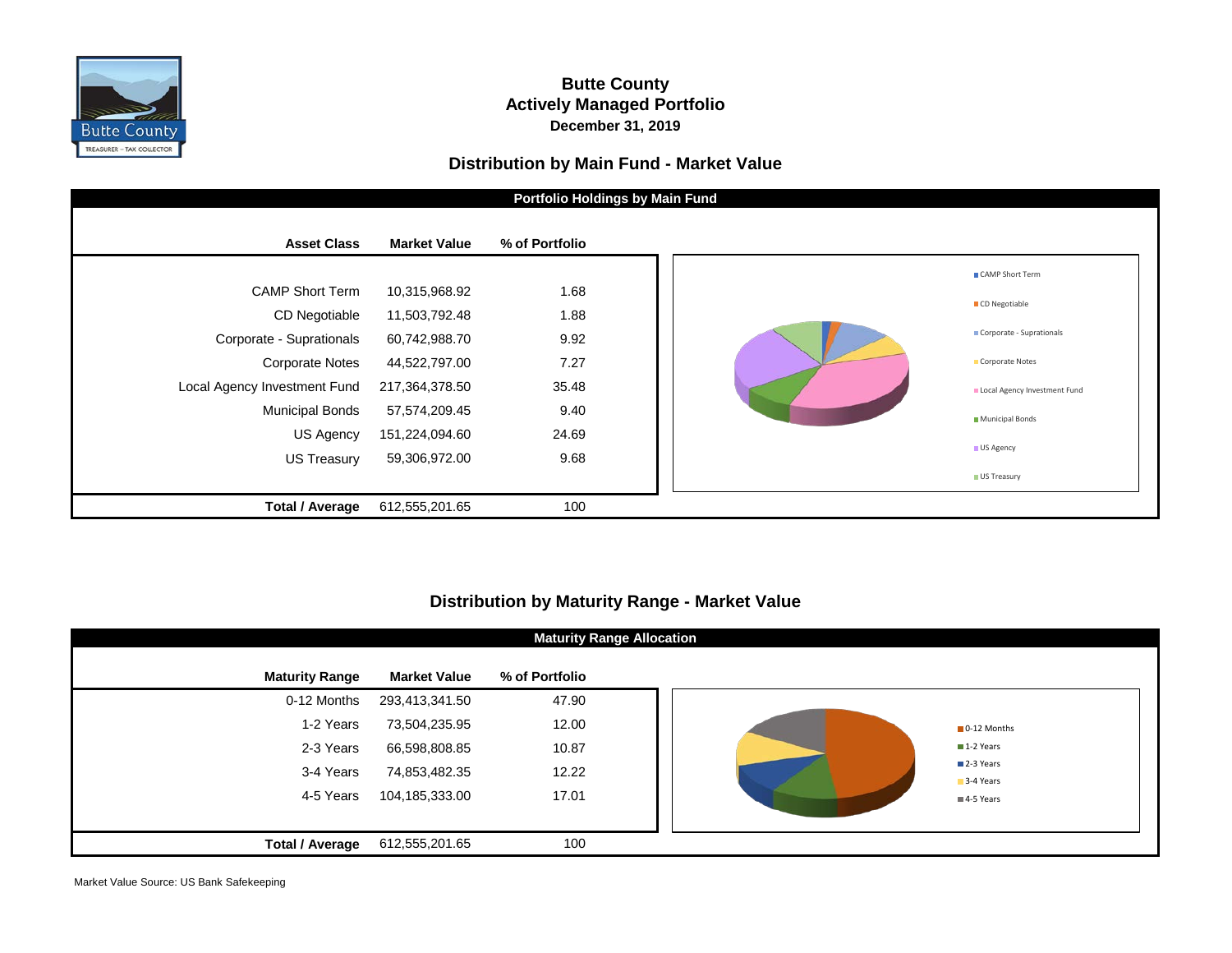

# **BUTTE COUNTY**

#### **Treasurer's Investment Report Fixed Portfolio Holdings Detail December 31, 2019**

| <b>CUSIP/Ticker</b><br><b>CD Negotiable</b> | <b>Description</b>                         | <b>Credit Rating 1</b> |                     | <b>Credit Rating 2 Settlement Date</b> |            |       | Maturity Date YTM @ Cost Face Amount/Shares | <b>Market Value</b> | <b>Book Value</b> |
|---------------------------------------------|--------------------------------------------|------------------------|---------------------|----------------------------------------|------------|-------|---------------------------------------------|---------------------|-------------------|
| 966594AW3                                   | Whitney Bank MS 1.7 1/27/2020              | NR.                    | <b>FDIC Insured</b> | 01/25/2017                             | 01/27/2020 | 1.700 | 250,000.00                                  | 250,048.87          | 250,000.00        |
| 02587DXE3                                   | American Express UT 1.95 1/30/2020         | <b>NR</b>              | FDIC Insured        | 01/30/2015                             | 01/30/2020 | 1.950 | 250,000.00                                  | 250,116.02          | 250,000.00        |
| 474067AK1                                   | Jefferson Financial LA 2.4 2/27/2020       | <b>NR</b>              | <b>FDIC Insured</b> | 02/27/2018                             | 02/27/2020 | 2.400 | 250,000.00                                  | 250,372.07          | 250,000.00        |
| 71270QMS2                                   | Peoples Bank CT 1.8 4/15/2020              | <b>NR</b>              | FDIC Insured        | 04/15/2015                             | 04/15/2020 | 1.800 | 250,000.00                                  | 250,188.48          | 250,000.00        |
| 140420RX0                                   | Capital One Bank VA 1.9 6/20/2020          | <b>NR</b>              | <b>FDIC</b> Insured | 06/10/2015                             | 06/20/2020 | 1.996 | 250,000.00                                  | 250,401.00          | 249,868.67        |
| 05580ACW2                                   | BMW Bank of North America 2.2 9/18/2020    | <b>NR</b>              | <b>FDIC Insured</b> | 09/18/2015                             | 09/18/2020 | 2.200 | 250,000.00                                  | 251,163.35          | 250,000.00        |
| 20033AMR4                                   | Comenity Capital Bank UT 2.25 9/21/2020    | <b>NR</b>              | <b>FDIC Insured</b> | 09/21/2015                             | 09/21/2020 | 2.250 | 250,000.00                                  | 251,277.16          | 250,000.00        |
| 49306SYW0                                   | Key National Bank OH 1.85 9/25/2020        | <b>NR</b>              | <b>FDIC Insured</b> | 09/27/2017                             | 09/25/2020 | 1.850 | 250,000.00                                  | 250,519.99          | 250,000.00        |
| 254672VT2                                   | Discover Bank DE 2.2 10/21/2020            | <b>NR</b>              | <b>FDIC Insured</b> | 10/21/2015                             | 10/21/2020 | 2.200 | 250,000.00                                  | 251,285.47          | 250,000.00        |
| 14042RBL4                                   | Capital One VA 2.25 10/28/2020             | <b>NR</b>              | FDIC Insured        | 11/13/2015                             | 10/28/2020 | 2.277 | 250,000.00                                  | 251,420.07          | 249,936.84        |
| 29266NX93                                   | Enerbank USA UT 1.85 1/28/2021             | <b>NR</b>              | <b>FDIC Insured</b> | 01/28/2016                             | 01/28/2021 | 1.903 | 250,000.00                                  | 250,000.00          | 249,811.85        |
| 89677DET9                                   | Tristate Capital Bank PA 2.35 2/1/2021     | <b>NR</b>              | <b>FDIC Insured</b> | 01/31/2018                             | 02/01/2021 | 2.350 | 250,000.00                                  | 250,000.00          | 250,000.00        |
| 02007GCP6                                   | Ally Bank UT 2.85 5/10/2021                | <b>NR</b>              | FDIC Insured        | 05/10/2018                             | 05/10/2021 | 2.850 | 250,000.00                                  | 250,000.00          | 250,000.00        |
| 128829AC2                                   | Caldwell Bank & Trust LA 1.4 5/13/2021     | <b>NR</b>              | <b>FDIC Insured</b> | 05/13/2016                             | 05/13/2021 | 1.400 | 250,000.00                                  | 250,000.00          | 250,000.00        |
| 27113PBE0                                   | East Boston Savings Bank MA 1.5 5/23/2021  | <b>NR</b>              | <b>FDIC Insured</b> | 06/23/2016                             | 05/23/2021 | 1.500 | 250,000.00                                  | 250,000.00          | 250,000.00        |
| 58403B4S2                                   | Medallion Bank UT 1.4 7/25/2021            | <b>NR</b>              | FDIC Insured        | 07/28/2016                             | 07/25/2021 | 1.400 | 250,000.00                                  | 250,000.00          | 250,000.00        |
| 88413QBN7                                   | Third Federal Savings OH 2 7/28/2021       | <b>NR</b>              | <b>FDIC Insured</b> | 07/28/2017                             | 07/28/2021 | 2.000 | 250,000.00                                  | 250,000.00          | 250,000.00        |
| 95960NJN8                                   | Western State Bank ND 1.4 7/29/2021        | <b>NR</b>              | <b>FDIC</b> Insured | 07/29/2016                             | 07/29/2021 | 1.400 | 250,000.00                                  | 250,000.00          | 250,000.00        |
| 74267GVM6                                   | Private Bank & Trust IL 1.5 8/30/2021      | <b>NR</b>              | <b>FDIC Insured</b> | 08/30/2016                             | 08/30/2021 | 1.500 | 250,000.00                                  | 250,000.00          | 250,000.00        |
| 08173QBR6                                   | Beneficial Mutual Savings PA 1.5 9/13/2021 | <b>NR</b>              | <b>FDIC Insured</b> | 09/16/2016                             | 09/13/2021 | 1.500 | 250,000.00                                  | 250,000.00          | 250,000.00        |
| 87165FNC4                                   | Synchrony Bank UT 1.7 10/21/2021           | <b>NR</b>              | <b>FDIC Insured</b> | 10/21/2016                             | 10/21/2021 | 1.700 | 250,000.00                                  | 250,000.00          | 250,000.00        |
| 084601GS6                                   | Berkshire Bank MA 2.2 12/30/2021           | <b>NR</b>              | <b>FDIC Insured</b> | 12/30/2016                             | 12/30/2021 | 2.200 | 250,000.00                                  | 250,000.00          | 250,000.00        |
| 940727AH3                                   | Washington First Bank MD 2.05 2/23/2022    | <b>NR</b>              | <b>FDIC Insured</b> | 02/23/2017                             | 02/23/2022 | 2.050 | 250,000.00                                  | 250,000.00          | 250,000.00        |
| 25665QAV7                                   | Dollar Bank PA 2.05 3/8/2022               | <b>NR</b>              | <b>FDIC Insured</b> | 03/08/2017                             | 03/08/2022 | 2.050 | 250,000.00                                  | 250,000.00          | 250,000.00        |
| 98878BQS0                                   | ZBNA UT 2 4/1/2022                         | <b>NR</b>              | <b>FDIC Insured</b> | 04/03/2017                             | 04/01/2022 | 2.102 | 250,000.00                                  | 250,000.00          | 249,399.34        |
| 58740XZB9                                   | Mercantile Bank MI 2.1 5/10/2022           | <b>NR</b>              | <b>FDIC Insured</b> | 05/10/2017                             | 05/10/2022 | 2.100 | 250,000.00                                  | 250,000.00          | 250,000.00        |
| 92834CCD2                                   | Visionbank IA 2.15 5/31/2022               | <b>NR</b>              | <b>FDIC Insured</b> | 11/28/2017                             | 05/31/2022 | 2.150 | 250,000.00                                  | 250,000.00          | 250,000.00        |
| 33847E2K2                                   | Flagstar Bank FSB 2.45 6/13/2022           | <b>NR</b>              | FDIC Insured        | 06/12/2019                             | 06/13/2022 | 2.450 | 250,000.00                                  | 250,000.00          | 250,000.00        |
| 06740KKD8                                   | Barclays Bank DE 2.2 7/12/2022             | <b>NR</b>              | <b>FDIC Insured</b> | 07/12/2017                             | 07/12/2022 | 2.200 |                                             | 250,000.00          | 250,000.00        |
| 87270LAJ2                                   | TIAA First Savings Bank FL 2.2 8/16/2022   | <b>NR</b>              | <b>FDIC Insured</b> | 08/16/2017                             | 08/16/2022 | 2.200 | 250,000.00                                  | 250,000.00          | 250,000.00        |
|                                             |                                            |                        |                     |                                        |            |       | 250,000.00                                  |                     |                   |
| 319141HG5                                   | First Bank IL 2.2 8/16/2022                | NR.                    | FDIC Insured        | 08/16/2017                             | 08/16/2022 | 2.200 | 250,000.00                                  | 250,000.00          | 250,000.00        |
| 33610RRF2                                   | First Premier Bank SD 2 9/15/2022          | <b>NR</b>              | <b>FDIC Insured</b> | 09/15/2017                             | 09/15/2022 | 2.000 | 250,000.00                                  | 250,000.00          | 250,000.00        |
| 66612ABX5                                   | Northfield Bank NY 2.15 10/25/2022         | <b>NR</b>              | FDIC Insured        | 10/25/2017                             | 10/25/2022 | 2.203 | 250,000.00                                  | 250,000.00          | 249,624.86        |
| 33708UCK3                                   | First State Bank MO 2.15 10/27/2022-19     | <b>NR</b>              | <b>FDIC Insured</b> | 10/27/2017                             | 10/27/2022 | 2.150 | 250,000.00                                  | 250,000.00          | 250,000.00        |
| 58733AET2                                   | Mercantil Commerce Bank 2.65 12/29/2022    | <b>NR</b>              | <b>FDIC Insured</b> | 12/29/2017                             | 12/29/2022 | 2.650 | 250,000.00                                  | 250,000.00          | 250,000.00        |
| 61747MF63                                   | Morgan Stanley Bank UT 2.65 1/11/2023      | <b>NR</b>              | <b>FDIC Insured</b> | 01/11/2018                             | 01/11/2023 | 2.650 | 250,000.00                                  | 250,000.00          | 250,000.00        |
| 080515CM9                                   | Belmont Springs MA 2.8 3/14/2023           | <b>NR</b>              | <b>FDIC Insured</b> | 03/14/2018                             | 03/14/2023 | 2.854 | 250,000.00                                  | 250,000.00          | 249,562.91        |
| 17312QJ26                                   | Citibank National SD 2.9 4/11/2023         | <b>NR</b>              | <b>FDIC Insured</b> | 04/11/2018                             | 04/11/2023 | 2.900 | 250,000.00                                  | 250,000.00          | 250,000.00        |
| 50116CCA5                                   | Kansas State Bank KS 3.25 7/27/2023        | <b>NR</b>              | <b>FDIC Insured</b> | 07/27/2018                             | 07/27/2023 | 3.250 | 250,000.00                                  | 250,000.00          | 250,000.00        |
| 38148PW94                                   | Goldman Sachs 3.35 9/26/2023               | <b>NR</b>              | <b>FDIC Insured</b> | 09/26/2018                             | 09/26/2023 | 3.350 | 250,000.00                                  | 250,000.00          | 250,000.00        |
| 635573AK4                                   | National Cooperative Bank 3.45 10/30/2023  | <b>NR</b>              | <b>FDIC Insured</b> | 10/30/2018                             | 10/30/2023 | 3.450 | 250,000.00                                  | 250,000.00          | 250,000.00        |
| 61760AUJ6                                   | Morgan Stanley Bank NY 3.15 1/17/2024      | <b>NR</b>              | <b>FDIC Insured</b> | 01/17/2019                             | 01/17/2024 | 3.150 | 250,000.00                                  | 250,000.00          | 250,000.00        |
| 7954502D6                                   | Sallie Mae 2.75 4/10/2024                  | <b>NR</b>              | <b>FDIC Insured</b> | 04/10/2019                             | 04/10/2024 | 2.750 | 250,000.00                                  | 250,000.00          | 250,000.00        |
| 29367RKT2                                   | Enterprise Bank/PA 2.6 5/16/2024           | <b>NR</b>              | FDIC Insured        | 05/16/2019                             | 05/16/2024 | 2.600 | 250,000.00                                  | 250,000.00          | 250,000.00        |
| 75472RAE1                                   | Raymond James 2 8/23/2024                  | <b>NR</b>              | <b>FDIC Insured</b> | 08/23/2019                             | 08/23/2024 | 2.000 | 250,000.00                                  | 250,000.00          | 250,000.00        |
| 46256YBC2                                   | lowa State Bank 1.8 10/16/2024             | <b>NR</b>              | <b>FDIC Insured</b> | 10/16/2019                             | 10/16/2024 | 1.800 | 247,000.00                                  | 247,000.00          | 247,000.00        |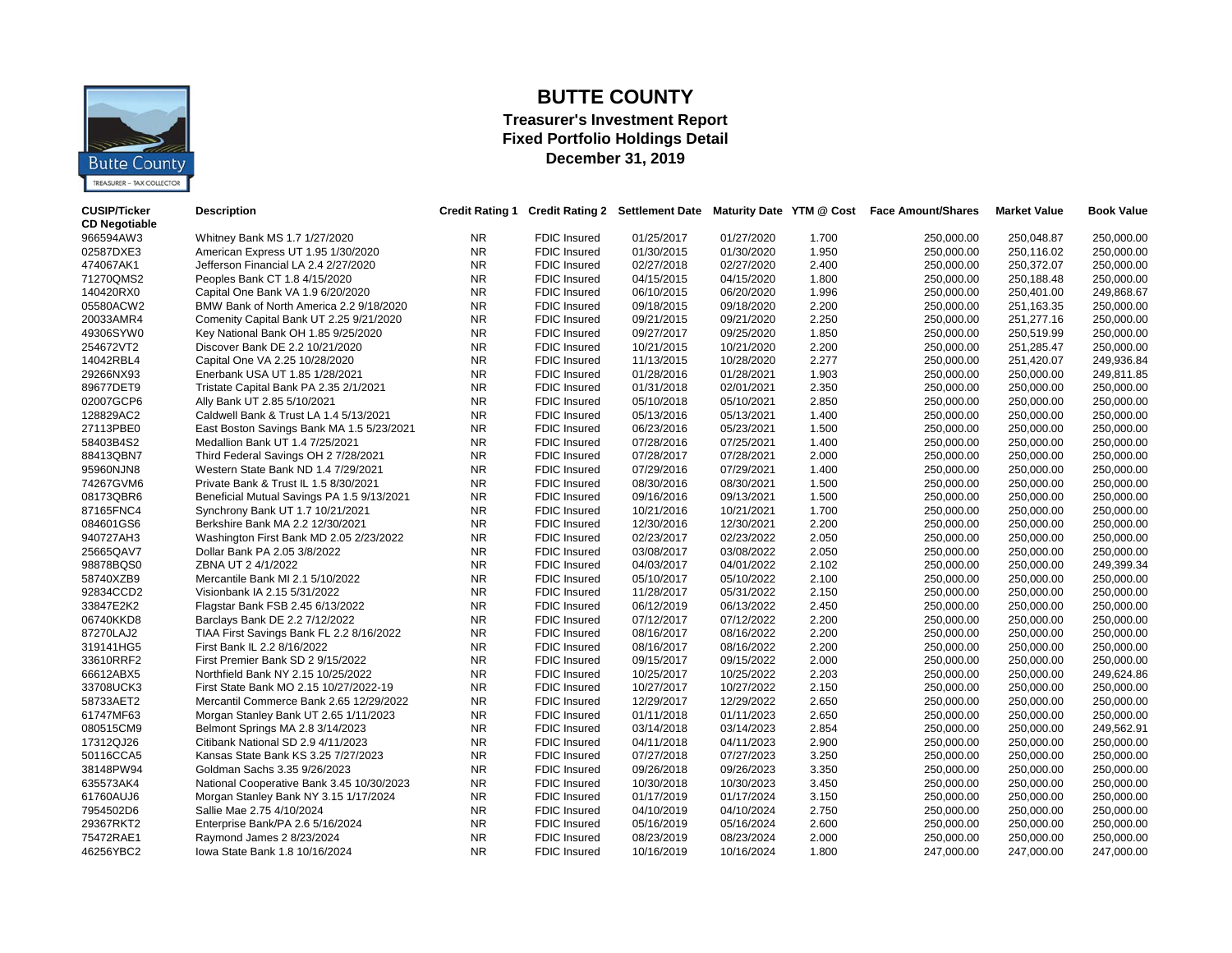| <b>CUSIP/Ticker</b>               | <b>Description</b>                                 | <b>Credit Rating 1</b> |                    |            |            |       | Credit Rating 2 Settlement Date Maturity Date YTM @ Cost Face Amount/Shares | <b>Market Value</b> | <b>Book Value</b> |
|-----------------------------------|----------------------------------------------------|------------------------|--------------------|------------|------------|-------|-----------------------------------------------------------------------------|---------------------|-------------------|
|                                   | <b>CD Negotiable</b>                               |                        |                    |            |            | 2.208 | 11,497,000.00                                                               | 11,503,792.48       | 11,495,204.47     |
| <b>Corporate - Supranationals</b> |                                                    |                        |                    |            |            |       |                                                                             |                     |                   |
| 459058FM0                         | IADB Supranational 1.126 8/10/2020                 | Moodys-Aaa             | S&P-AAA            | 08/23/2016 | 08/10/2020 | 1.141 | 5,000,000.00                                                                | 4,979,015.00        | 4,999,255.78      |
| 4581X0CS5                         | IADB Supranational 1.875 3/15/2021                 | Moodys-Aaa             | S&P-AAA            | 11/15/2016 | 03/15/2021 | 1.574 | 5,000,000.00                                                                | 5,009,960.00        | 5,021,721.15      |
| 459058FH1                         | IADB Supranational 1.376 5/24/2021                 | Moodys-Aaa             | S&P-AAA            | 06/13/2016 | 05/24/2021 | 1.413 | 5,000,000.00                                                                | 4,980,240.00        | 4,997,316.68      |
| 459058GH0                         | IADB Supranational 2.75 7/23/2021                  | Moodys-Aaa             | S&P-AAA            | 07/25/2018 | 07/23/2021 | 2.832 | 5,000,000.00                                                                | 5,081,685.00        | 4,992,185.53      |
| 459058FP3                         | IADB Supranational 1.376 9/20/2021                 | Moodys-Aaa             | S&P-AAA            | 05/19/2017 | 09/20/2021 | 1.900 | 5,150,000.00                                                                | 5,124,548.70        | 5,098,406.30      |
| 459058FY4                         | IADB Supranational 2 1/26/2022                     | Moodys-Aaa             | S&P-AAA            | 03/10/2017 | 01/26/2022 | 2.165 | 5,000,000.00                                                                | 5,035,110.00        | 4,980,498.29      |
| 4581X0CZ9                         | IADB Supranational 1.75 9/14/2022                  | Moodys-Aaa             | S&P-AAA            | 09/14/2017 | 09/14/2022 | 1.803 | 5,000,000.00                                                                | 5,011,875.00        | 4,992,500.00      |
| 4581X0DA3                         | IADB Supranational 2.5 1/18/2023                   | Moodys-Aaa             | S&P-AAA            | 04/06/2018 | 01/18/2023 | 2.749 | 5,000,000.00                                                                | 5,121,270.00        | 4.959.353.66      |
| 459058GL1                         | IADB Supranational 3 9/27/2023                     | Moodys-Aaa             | S&P-AAA            | 01/17/2019 | 09/27/2023 | 2.635 | 5,000,000.00                                                                | 5,235,085.00        | 5,068,165.68      |
| 459058GQ0                         | IBRD 2.5 3/19/2024                                 | Moodys-Aaa             | S&P-AAA            | 04/05/2019 | 03/19/2024 | 2.413 | 5,000,000.00                                                                | 5,156,055.00        | 5,018,238.62      |
| 459058HG1                         | IBRD 2.2 9/23/2024-20                              | Moodys-Aaa             | S&P-AAA            | 09/23/2019 | 09/23/2024 | 2.205 | 5,000,000.00                                                                | 5,005,420.00        | 4,998,750.00      |
| 45905U4N1                         | IBRD 1.77 10/28/2024-21                            | Moodys-Baa             | S&P-AAA            | 10/28/2019 | 10/28/2024 | 1.770 | 5,000,000.00                                                                | 5,002,725.00        | 5,000,000.00      |
|                                   | <b>Corporate - Supranationals</b>                  |                        |                    |            |            | 2.050 | 60,150,000.00                                                               | 60,742,988.70       | 60,126,391.69     |
| <b>Corporate Notes</b>            |                                                    |                        |                    |            |            |       |                                                                             |                     |                   |
| 594918BG8                         | Microsoft Corp 2 11/3/2020                         | Moodys-Aaa             | S&P-AAA            | 08/22/2016 | 11/03/2020 | 1.382 | 5,000,000.00                                                                | 5,002,160.00        | 5,029,912.64      |
| 594918BP8                         | Microsoft Corp 1.55 8/8/2021                       | Moodys-Aaa             | S&P-AAA            | 08/19/2016 | 08/08/2021 | 1.541 | 5,000,000.00                                                                | 4,992,420.00        | 5,000,865.29      |
| 084670BR8                         | Berkshire Hathaway 2.75 3/15/2023-23               | Moodys-Aa2             | S&P-AA             | 03/20/2018 | 03/15/2023 | 3.101 | 1,000,000.00                                                                | 1,024,347.00        | 988,691.59        |
| 084670BR8                         | Berkshire Hathaway 2.75 3/15/2023-23               | Moodys-Aa2             | S&P-AA             | 04/19/2018 | 03/15/2023 | 3.123 | 1,000,000.00                                                                | 1,024,347.00        | 987,956.51        |
| 037833AK6                         | Apple Inc 2.4 5/3/2023                             | Moodys-Aa1             | <b>S&amp;P-AA+</b> | 05/07/2018 | 05/03/2023 | 3.180 | 5,000,000.00                                                                | 5,086,750.00        | 4,874,666.48      |
| 166764AH3                         | Chevron 3.191 6/24/2023-23                         | Moodys-Aa2             | S&P-AA-            | 04/15/2019 | 06/24/2023 | 2.605 | 5,000,000.00                                                                | 5,205,865.00        | 5,096,441.35      |
| 594918BQ6                         | Microsoft Corp 2 8/8/2023-23                       | Moodys-Aaa             | S&P-AAA            | 01/18/2019 | 08/08/2023 | 2.820 | 5,000,000.00                                                                | 5,036,145.00        | 4,847,043.90      |
| 037833CG3                         | Apple Inc 3 2/9/2024                               | Moodys-Aa1             | <b>S&amp;P-AA+</b> | 02/27/2019 | 02/09/2024 | 2.894 | 5,000,000.00                                                                | 5,193,375.00        | 5,022,045.45      |
| 30231GAC6                         | Exxon 3.176 3/15/2024-23                           | Moodys-Aaa             | S&P-AA+            | 09/17/2019 | 03/15/2024 | 2.051 | 2,500,000.00                                                                | 2,625,955.00        | 2,620,150.00      |
| 931142DP5                         | Walmart 3.3 4/22/2024-24                           | Moodys-Aa2             | S&P-AA             | 08/19/2019 | 04/22/2024 | 1.943 | 2,000,000.00                                                                | 2,102,428.00        | 2,116,143.32      |
| 037833CU2                         | Apple Inc 2.85 5/11/2024-24                        | Moodys-Aa1             | S&P-AA+            | 05/29/2019 | 05/11/2024 | 2.661 | 5,000,000.00                                                                | 5,155,935.00        | 5,039,545.45      |
| 931142EL3                         | Walmart 2.85 7/8/2024-24                           | Moodys-Aa2             | S&P-AA             | 08/19/2019 | 07/08/2024 | 1.886 | 2,000,000.00                                                                | 2,073,070.00        | 2,089,500.00      |
|                                   | <b>Corporate Notes</b>                             |                        |                    |            |            | 2.401 | 43,500,000.00                                                               | 44,522,797.00       | 43,712,961.98     |
| <b>Municipal Bonds</b>            |                                                    |                        |                    |            |            |       |                                                                             |                     |                   |
| 882806EM0                         | Texas Tech University 2.104 2/15/2020              | Moodys-Aa1             | S&P-AA+            | 11/06/2015 | 02/15/2020 | 1.790 | 2,570,000.00                                                                | 2,571,028.00        | 2,573,862.51      |
| 13063CSQ4                         | California State 1.8 4/1/2020                      | Moodys-Aa3             | <b>S&amp;P-AA-</b> | 04/29/2015 | 04/01/2020 | 1.680 | 5,000,000.00                                                                | 5,001,500.00        | 5,002,864.56      |
| 13063DFZ6                         | California State 2.6 4/1/2020                      | Moodys-Aa3             | S&P-AA-            | 04/25/2018 | 04/01/2020 | 2.524 | 3,000,000.00                                                                | 3,006,780.00        | 3,001,109.48      |
| 8821172X1                         | Texas A&M University 1.75 7/1/2020                 | Moodys-Aaa             | S&P-AAA            | 08/10/2015 | 07/01/2020 | 1.963 | 3,000,000.00                                                                | 3,000,780.00        | 2,993,928.45      |
| 692020Q86                         | ONARD SCHOOL DIST 1.858 8/1/2020                   | <b>NR</b>              | S&P-AA             | 12/05/2019 | 08/01/2020 | 1.858 | 250,000.00                                                                  | 250,020.00          | 250,000.00        |
| 036717MH6                         | ANTELOPE VALLEY HSD 1.874 8/1/2020                 | Moodys-Aa3             | NR.                | 11/21/2019 | 08/01/2020 | 1.874 | 200,000.00                                                                  | 199,942.00          | 200,000.00        |
| 13063CP87                         | California State 1.5 4/1/2021                      | Moodys-Aa3             | S&P-AA-            | 06/13/2016 | 04/01/2021 | 1.430 | 5,000,000.00                                                                | 4,989,300.00        | 5,005,031.25      |
| 91412GF59                         | University of California 1.91 5/15/2021-21         | Moodys-Aa2             | S&P-AA             | 08/05/2016 | 05/15/2021 | 1.441 | 5,000,000.00                                                                | 5,010,950.00        | 5,033,812.79      |
| 036717MJ2                         | ANTELOPE VALLEY HSD 1.924 8/1/2021                 | Moodys-Aa3             | <b>NR</b>          | 11/21/2019 | 08/01/2021 | 1.924 | 215,000.00                                                                  | 214,834.45          | 215,000.00        |
| 692020Q94                         | ONXARD SCHOOL DIST 1.908 8/1/2021                  | <b>NR</b>              | S&P-AA             | 12/05/2019 | 08/01/2021 | 1.908 | 260,000.00                                                                  | 260,137.80          | 260,000.00        |
| 574193NC8                         | Maryland State 2.25 3/15/2022                      | Moodys-Aaa             | S&P-AAA            | 03/22/2017 | 03/15/2022 | 2.250 | 5,190,000.00                                                                | 5,228,976.90        | 5,190,000.00      |
| 13063DAD0                         | State of California 2.367 4/1/2022                 | Moodys-Aa3             | S&P-AA-            | 09/30/2019 | 04/01/2022 | 1.855 | 3,955,000.00                                                                | 4,008,352.95        | 4,004,224.61      |
| 13032UUZ9                         | California Health Facilities Financing Authority 1 | Moodys-Aa3             | <b>S&amp;P-AA-</b> | 11/25/2019 | 06/01/2022 | 1.893 | 1,000,000.00                                                                | 998,980.00          | 1,000,000.00      |
| 010878AN6                         | Alameda County CA 4 8/1/2022                       | Moodys-Aaa             | S&P-AAA            | 03/29/2018 | 08/01/2022 | 2.832 | 2,000,000.00                                                                | 2,109,540.00        | 2.065.574.39      |
| 036717MK9                         | ANTELOPE VALLEY HSD 1.979 8/2/2022                 | Moodys-Aa3             | <b>NR</b>          | 11/21/2019 | 08/02/2022 | 1.979 | 600,000.00                                                                  | 598,974.00          | 600,000.00        |
| 13063DRH3                         | State of California 2.5 10/1/2022                  | Moodys-Aa2             | <b>S&amp;P-AA-</b> | 10/24/2019 | 10/01/2022 | 1.781 | 5,000,000.00                                                                | 5,091,150.00        | 5,102,500.00      |
| 692020R36                         | OXNARD SCHOOL DIST 2.058 8/1/2023                  | <b>NR</b>              | S&P-AA             | 12/05/2019 | 08/01/2023 | 2.058 | 500,000.00                                                                  | 498,865.00          | 500,000.00        |
| 212204JD4                         | Contra Costa Community College 1.704 8/1/2023      | Moodys-Aa1             | S&P-AA+            | 09/12/2019 | 08/01/2023 | 1.704 | 2,915,000.00                                                                | 2,893,895.40        | 2,915,000.00      |
| 036717ML7                         | ANTELOPE VALLEY HSD 2.082 8/1/2023                 | Moodys-Aa3             | NR.                | 11/21/2019 | 08/01/2023 | 2.082 | 1,395,000.00                                                                | 1,392,502.95        | 1,395,000.00      |
| 13063DDG0                         | California State 2.25 10/1/2023                    | Moodys-Aa3             | S&P-AA-            | 01/18/2019 | 10/01/2023 | 2.747 | 5,000,000.00                                                                | 5,053,950.00        | 4,907,246.31      |
| 13063DLZ9                         | CA State 3 4/1/2024                                | Moodys-Aa3             | <b>S&amp;P-AA-</b> | 04/04/2019 | 04/01/2024 | 2.510 | 5,000,000.00                                                                | 5,193,750.00        | 5,102,996.66      |
|                                   | <b>Municipal Bonds</b>                             |                        |                    |            |            | 2.006 | 57,050,000.00                                                               | 57,574,209.45       | 57,318,151.01     |
| US Agency                         |                                                    |                        |                    |            |            |       |                                                                             |                     |                   |
| 3136G2HF7                         | FHLB 1.6 5/19/2020                                 | Moodys-Aaa             | S&P-AA+            | 05/19/2015 | 05/19/2020 | 1.600 | 5,000,000.00                                                                | 4,999,355.00        | 5,000,000.00      |
| 313383HU8                         | FHLB 1.75 6/12/2020                                | Moodys-Aaa             | S&P-AA+            | 06/05/2015 | 06/12/2020 | 1.780 | 5,000,000.00                                                                | 5,002,040.00        | 4,999,282.79      |
| 3133834H1                         | FHLB 1.375 6/12/2020                               | Moodys-Aaa             | $S&P-AA+$          | 07/23/2015 | 06/12/2020 | 1.795 | 5,200,000.00                                                                | 5,194,009.60        | 5,189,586.40      |